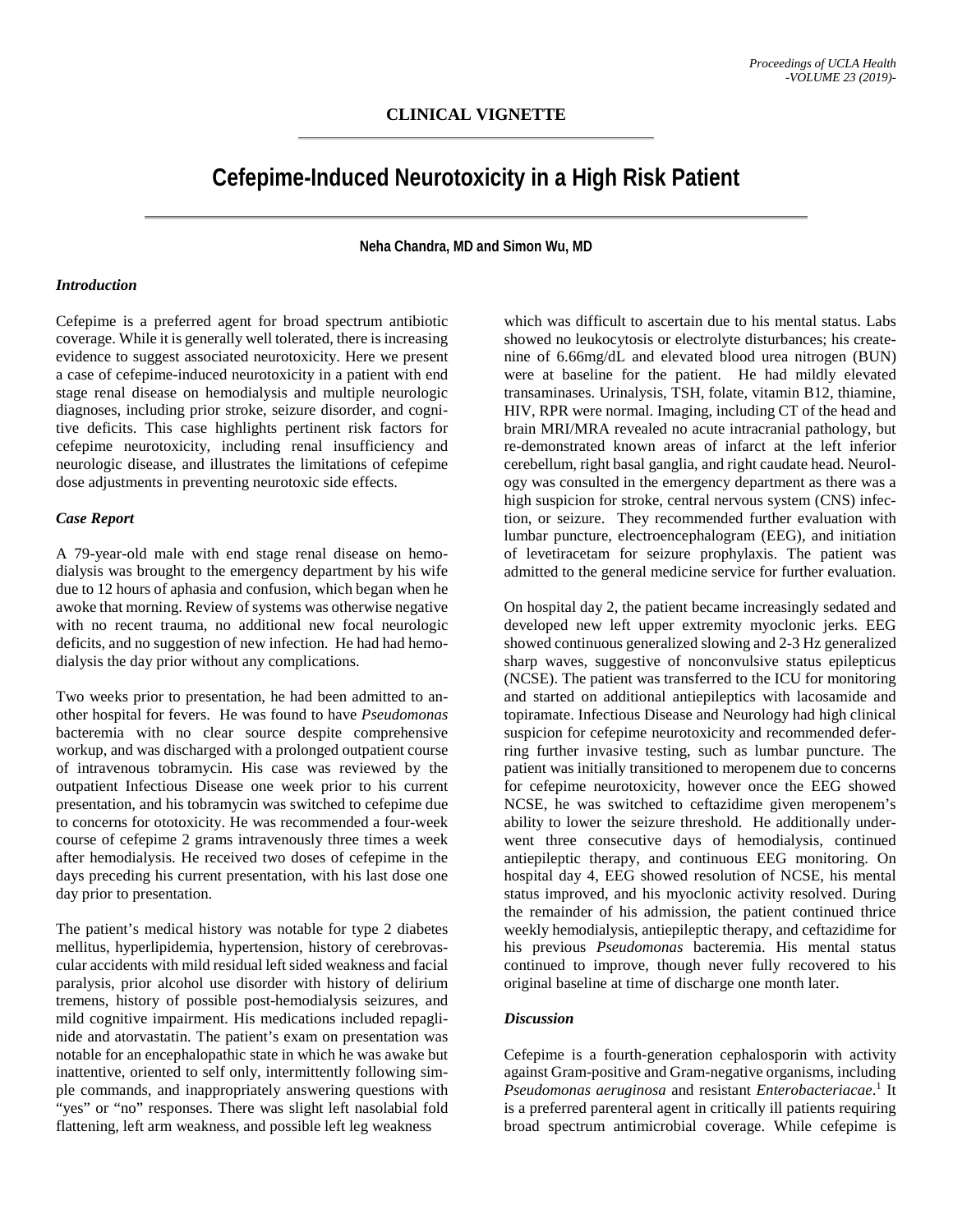generally well tolerated, $\frac{1}{1}$  cefepime neurotoxicity has become an increasingly recognized clinical entity through several documented case reports. 2-8

Cefepime neurotoxicity is a clinical syndrome characterized by a wide spectrum of neurologic manifestations, including reduced consciousness, disorientation, aphasia, myoclonus, seizures, and NCSE.<sup>9-11</sup> These symptoms are typically accompanied by abnormal EEG findings, such as diffuse slow wave delta activity, and triphasic sharp waves.<sup>9-11</sup> Cefepime neurotoxicity occurs more often in elderly patients (mean age of 67) with time to symptom onset of 4-5 days after initiating therapy.9-11 Treatment includes discontinuation of the drug, initiating antiepileptic therapy, and, if indicated, hemodialysis.9-11 Cefepime is easily dialyzable with removal of 70% of a given dose in a three-hour hemodialysis session. <sup>12</sup> Pharmacokinetic studies have demonstrated clinical utility of at least one hemodialysis session in the treatment of cefepime neurotoxicity due to its ability to dramatically lower serum cefepime levels.<sup>13</sup> There are case series that suggest overall improvement in clinical outcomes with initiation of hemodialysis in patients with severe neurotoxic symptoms, such as coma or NCSE.<sup>14</sup> Continuation of maintenance hemodialysis in ESRD patients also shortens recovery time neurotoxicity. <sup>7</sup> The adverse effect is felt to be due to the antibiotic's gamma-aminobutyric acid (GABA) antagonist properties, Antiepileptic drugs with GABA agonist activity are therefore preferred in treating neurotoxicity.9-10 However, agents without strong GABA activity, such as levetiracetam and lacosamide, were used in this patient with adequate resolution of his NCSE and neurologic symptoms. With appropriate therapies, clinical improvement can be seen within 2 days, with most patients achieving full or partial symptom resolution.<sup>9-11</sup>

Renal insufficiency is a well-documented risk factor for developing cefepime neurotoxicity.<sup>7-11</sup> Cefepime is excreted primarily by the kidneys,<sup>15</sup> thus putting patients with reduced renal function at risk for higher circulating drug levels in the blood as well as the cerebrospinal fluid (CSF) as the antibiotic is able to cross the blood brain barrier.<sup> $7-11$ </sup> Of the reported cefepime neurotoxicity cases, 80-87% occur in patients with renal disease<sup>9-10</sup> with one prospective cohort study citing a 1 in 6 incidence rate of neurotoxicity in patients with glomerular filtration rate (GFR) < 15 mL/min/ m<sup>2,8</sup> Based on increasing numbers of case reports, the FDA released a drug safety communication in 2012 advising clinicians to make appropriate dose adjustments in patients with renal insufficiency.<sup>16</sup>

While most neurotoxicity cases occur due to cefepime doses that are excessive for the patient's renal function, there is literature demonstrating that neurotoxicity can occur despite appropriate dose adjustments.<sup>3,7,9-10</sup> This patient was recommended renally-dosed cefepime 2 grams three times a week after hemodialysis. In long term hemodialysis patients, this regimen was found to yield drug levels above the minimal inhibitory concentration for most target pathogens, resulting in adequate treatment of gram negative bacteria.<sup>17,18</sup> Although one study demonstrated no significant adverse events with this

regime, it is unclear whether the study included neurotoxicity in their analysis.18

While there is no established toxic serum threshold for cefepime, groups have suggested that serum levels  $> 22$  mg/L<sup>19</sup> or trough levels  $> 20$  mg/L may be associated with higher risk of neurotoxicity. <sup>20</sup> The previously discussed renally-dosed regimen of 2 grams three times weekly results in mean trough level of 23.3 mg/ $L$ ,<sup>17</sup> which falls in the serum drug range associated with higher risk of neurotoxicity.<sup>19-20</sup> In light of this conflicting evidence, it may be prudent to reevaluate the cefepime dosing regimen currently recommended for hemodialysis patients.<sup>17-18</sup>

An additional risk factor for cefepime neurotoxicity is premorbid CNS disease.<sup>7,21-23</sup> The mechanism of toxicity is thought to be due to concentration-dependent GABA antagonism enabled by cefepime's ability to cross the blood brain barrier.<sup>24,25</sup> Cefepime neurotoxicity has been seen in patients with seizure disorder and other CNS diseases including cerebrovascular disease, encephalitis, spina bifida, and dementia.10,22-23 Retrospective cohort studies have demonstrated that premorbid CNS disease may increase the risk of cefepime neurotoxicity.<sup>7,21</sup> However, there is a gap in the literature as to which CNS diseases have a higher propensity for being associated with the adverse effect. Nonetheless, this information may be useful to practitioners in identifying high-risk patients and selecting appropriate antibiotic regimens.

The patient cited in the case report represents the stereotypical presentation of cefepime neurotoxicity. However, using Naranjo criteria to assess for drug associated adverse reactions, cefepime-induced neurotoxicity was calculated, at best, as "probable" in explaining his clinical presentation.<sup>26</sup> There were two main limitations in the analysis: lack of CSF evaluation and lack of serum cefepime levels to demonstrate toxicity. The clinical suspicion for cefepime neurotoxicity was so high however, based on the available information at presentation, that CSF sampling was not deemed necessary. Additionally, no serum or CSF cefepime levels were obtained in this patient. However,the drug level cutoffs for determining toxicity are currently ill-defined, making such data points potentially difficult to interpret. Further research to define what constitutes an effective, yet safe serum drug level is required.

## *Conclusion*

Drug related adverse reactions are a common occurrence in clinical medicine. This case report hopes to bring to attention an increasingly recognized adverse effect of cefepime: neurotoxicity. Renal insufficiency is a notable risk factor for cefepime neurotoxicity, however as our case illustrates, this adverse effect still occurred despite preventative measures such as appropriate renal dose adjustment and regular hemodialysis. This suggests our patient faced other contributing factors to his neurotoxicity, such as his premorbid CNS disease. Treatment should include drug dose adjustment or discontinuation,  $9-10$ hemodialysis to promptly reduce serum cefepime levels,<sup>13</sup> and antiepileptic therapy.<sup>9-10</sup> Overall, cefepime should be used with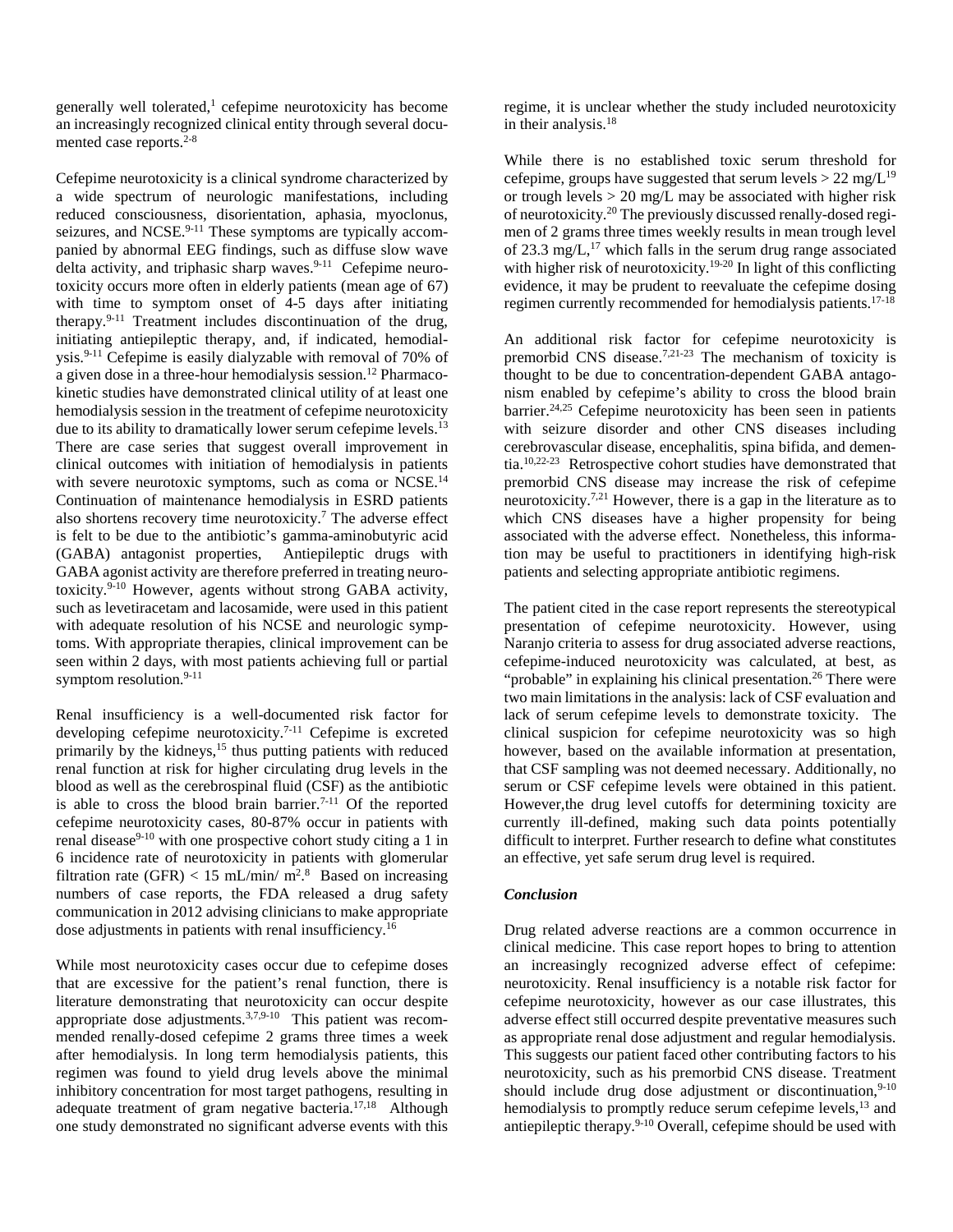caution in high-risk patients and clinical symptoms should be monitored closely with a low threshold to consider drug-related neurotoxicity in the setting of new, neurologic changes.

## **REFERENCES**

- 1. **Chapman TM, Perry CM**. Cefepime: a review of its use in the management of hospitalized patients with pneumonia. *Am J Respir Med*. 2003;2(1):75-107. Review. PubMed PMID: 14720024.
- 2. **Anuhya V, Kunder SK, Madhyastha S, Nayak V, Acharya RV, Ramamoorthi K, Arivazhahan A, Gangula RS**. Looking beyond the Obvious: Cefepimeinduced Nonconvulsive Status Epilepticus. *J Pharmacol Pharmacother*. 2017 Jul-Sep;8(3):145-147. doi: 10.4103/ jpp.JPP\_64\_17. PubMed PMID: 29081627; PubMed Central PMCID: PMC5642132.
- 3. **Lindsay H, Gruner S, Brackett J**. Cefepime-Induced Neurotoxicity Despite Dose Adjustment for Renal Disease: A Brief Report and Review of the Literature. *J Pediatric Infect Dis Soc*. 2017 Jun 1;6(2):199-201. doi: 10.1093/ jpids/piw022. Review. PubMed PMID: 27147713.
- 4. **Kim SY, Lee IS, Park SL, Lee J**. Cefepime neurotoxicity in patients with renal insufficiency. *Ann Rehabil Med*. 2012 Feb;36(1):159-62. doi: 10.5535/arm.2012.36.1.159. Epub 2012 Feb 29. PubMed PMID: 22506251; PubMed Central PMCID: PMC3309312.
- 5. **Kim A, Kim JE, Paek YM, Hong KS, Cho YJ, Cho JY,**  Park HK, Koo HK, Song P. Cefepime- Induced Non-Convulsive Status Epilepticus (NCSE). *J Epilepsy Res*. 2013 Jun 30;3(1):39-41. doi: 10.14581/jer.13008. eCollection 2013 Jun. PubMed PMID: 24649471; PubMed Central PMCID: PMC3957313.
- 6. **Sonck J, Laureys G, Verbeelen D**. The neurotoxicity and safety of treatment with cefepime in patients with renal failure. *Nephrol Dial Transplant*. 2008 Mar;23(3):966-70. doi: 10.1093/ndt/gfm713. Epub 2008 Jan 5. PubMed PMID: 18175786.
- 7. **Nakagawa R, Sato K, Uesaka Y, Mitsuki T, Kondo K, Wake A, Ubara Y, Kanzaki M**. Cefepime-induced encephalopathy in end-stage renal disease patients. *J Neurol Sci*. 2017 May 15;376:123-128. doi: 10.1016/ j.jns.2017.03.018. Epub 2017 Mar 16. PubMed PMID: 28431597.
- 8. **Garces EO, Andrade de Anzambuja MF, da Silva D, Bragatti JA, Jacoby T, Saldanha Thomé F**. Renal failure is a risk factor for cefepime-induced encephalopathy. *J Nephrol*. 2008 Jul-Aug;21(4):526-34. PubMed PMID: 18651542.
- 9. **Appa AA, Jain R, Rakita RM, Hakimian S, Pottinger PS**. Characterizing Cefepime Neurotoxicity: A Systematic Review. *Open Forum Infect Dis*. 2017 Oct 10;4(4):ofx170. doi: 10.1093/ofid/ofx170. eCollection 2017 Fall. Review. PubMed PMID: 29071284; PubMed Central PMCID: PMC5639733.
- 10. **Payne LE, Gagnon DJ, Riker RR, Seder DB, Glisic EK, Morris JG, Fraser GL**. Cefepime-induced neurotoxicity: a systematic review. *Crit Care*. 2017 Nov 14;21(1):276.

doi: 10.1186/s13054-017-1856-1. Review. PubMed PMID: 29137682; PubMed Central PMCID: PMC 5686900.

- 11. **Grill MF, Maganti R**. Cephalosporin-induced neurotoxicity: clinical manifestations, potential pathogenic mechanisms, and the role of electroencephalographic monitoring. *Ann Pharmacother*. 2008 Dec;42(12):1843- 50. doi: 10.1345/aph.1L307. Epub 2008 Nov 25. Review. PubMed PMID: 19033476.
- 12. **Barbhaiya RH, Knupp CA, Forgue ST, Matzke GR, Guay DR, Pittman KA**. Pharmacokinetics of cefepime in subjects with renal insufficiency. *Clin Pharmacol Ther*. 1990 Sep;48(3):268-76. PubMed PMID: 2401125.
- 13. **Michel DJ, Knodel LC**. Comparison of three algorithms used to evaluate adverse drug reactions. *Am J Hosp Pharm*. 1986 Jul;43(7):1709-14. PubMed PMID: 3752106.
- 14. **Chatellier D, Jourdain M, Mangalaboyi J, Ader F, Chopin C, Derambure P, Fourrier F**. Cefepime-induced neurotoxicity: an underestimated complication of antibiotherapy in patients with acute renal failure. *Intensive Care Med*. 2002 Feb;28(2):214-7. Epub 2001 Dec 4. PubMed PMID: 11907668.
- 15. **Barradell LB, Bryson HM**. Cefepime. A review of its antibacterial activity, pharmacokinetic properties and therapeutic use. *Drugs*. 1994 Mar;47(3):471-505. Review. PubMed PMID: 7514976.
- 16. FDA Drug Safety Communication: Cefepime and risk of seizure in patients not receiving dosage adjustments for kidney impairment. https://www.fda.gov/Drugs/Drug Safety/ ucm309661.htm.
- 17. **Schmaldienst S, Traunmüller F, Burgmann H, Rosenkranz AR, Thalhammer-Scherrer R, Hörl WH, Thalhammer F**. Multiple-dose pharmacokinetics of cefepime in long-term hemodialysis with high-flux membranes. *Eur J Clin Pharmacol*. 2000 Apr;56(1):61-4. PubMed PMID: 10853879.
- 18. **Perez KK, Hughes DW, Maxwell PR, Green K, Lewis JS 2nd**. Cefepime for Gram-negative bacteremia in longterm hemodialysis: a single-center experience. *Am J Kidney Dis*. 2012 May;59(5):740-2. doi: 10.1053/j.ajkd. 2012.01.012. Epub 2012 Mar 21. PubMed PMID: 22440135.
- 19. **Lamoth F, Buclin T, Pascual A, Vora S, Bolay S, Decosterd LA, Calandra T, Marchetti O**. High cefepime plasma concentrations and neurological toxicity in febrile neutropenic patients with mild impairment of renal function. *Antimicrob Agents Chemother*. 2010 Oct;54(10): 4360-7. doi: 10.1128/AAC.01595-08. Epub 2010 Jul 12. PubMed PMID: 20625153; PubMed Central PMCID: PMC2944571.
- 20. **Huwyler T, Lenggenhager L, Abbas M, Ing Lorenzini K, Hughes S, Huttner B, Karmime A, Uçkay I, von Dach E, Lescuyer P, Harbarth S, Huttner A**. Cefepime plasma concentrations and clinical toxicity: a retrospective cohort study. *Clin Microbiol Infect*. 2017 Jul;23(7):454- 459. doi: 10.1016/j.cmi.2017.01.005. Epub 2017 Jan 19. PubMed PMID: 28111294.